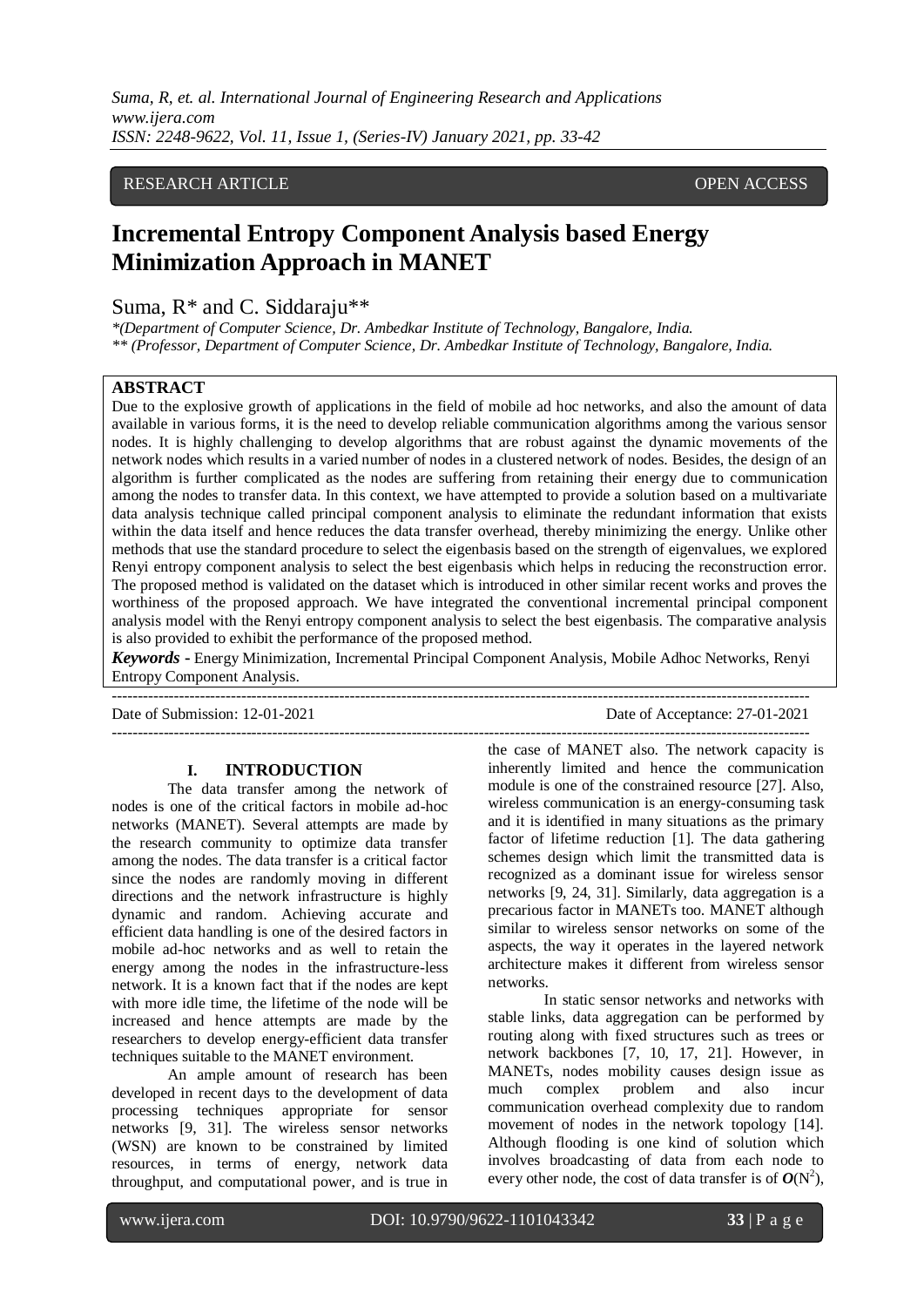where N is the number of nodes in the network. Therefore, in this paper, we explore a well-known multivariate data analysis technique called principal component analysis and the selection of principal component vectors is made based on entropy retained in the basis vectors unlike conventional approaches explored for data aggregation/ feature selection/ dimensionality reduction, etc.

The emphasis of this paper is on computing order and duplicate unresponsive data aggregates and sending them to every node in a mobile ad-hoc network (MANET). We are specifically motivated by data aggregation requirements in extremely large scale mobile sensor networks such as networks of UAVs, military networks, the network of mobile robots, and dense vehicular networks, where the number of nodes is often several thousand. In order and duplicate insensitive synopsis, the same data can be aggregated multiple times but the result is unaffected. The MAX, MIN, and BOOLEAN OR are the natural examples of such duplicate insensitive data aggregation.

In the wireless sensor network domain, it is found that data aggregation is one of the best solutions for optimal resource management including energy management in wireless sensor networks. The data aggregation is simply the combination of data that is sensed by various sensor nodes. Data aggregation technique used to decrease the amount of data transmitted to the base station tremendously. Generally, in MANETs, many sensor nodes communicate using wireless links and collaborate with each other. The data composed of each of the nodes interface with the gateway node after carrying out the aggregation of the data by diverse nodes. It is necessary to secure the data collected by such nodes. The security problems such as integrity of data, privacy, and newness in data aggregation become crucial when the MANET is implemented in a militant environment because of sensor node failures. The secure data aggregation schemes are categorized into hop by hop aggregation and end to end aggregation [25].

The problem of data aggregation has been well considered by the research community in the context of static sensor networks. It has been shown in the network aggregation techniques with spanning trees, network backbones are efficient and reliable solutions for the problem. However, in the context of a mobile ad-hoc network, such static routing structures possess instability and could potentially experience a high communication burden for maintenance. Flooding, neighborhood gossip, and spatial gossip are structure-free techniques for data aggregation. The Random walks and their cover times are also addressed to data aggregation problem with different types of static graphs [6, 16]. Different kinds

of protocols have been devised to routing packets for facilitating data aggregation. Generally, users require competent aggregate functions. Generally, a sensor network contains a few thousands of low-cost sensors where each node is responsible to act an informationsource, sensing, and gathering data from the environment for a given task [22].

Some of the basic issues to be considered for data aggregation are as follows:

- Nodes sense features over the complete network and route to nearby nodes.
- A node can receive different kinds of the same message from several neighboring nodes.
- Communication is usually performed in the aggregate.
- Neighboring nodes report similar data.
- Conglomerate data received from different sources and routes to remove redundancy.

Data aggregation play very foremost role wireless sensor network. In recent times and also in current time researchers designed diverse data aggregation techniques through which the lifetime of the network increased significantly. Some of the techniques are depicted below:

- Cluster-based aggregation
- Tree-based aggregation
- Network aggregation
- Centralized aggregation

**Cluster-Based approach:** Here, the entire network is separated into different clusters. A Cluster Head is designated in each cluster among different sensor nodes or cluster members. The nodes selected as a Cluster Heads are accountable for the data aggregation process received from group members and then communicate the outcome to the Base Station.

**Tree-Based Approach:** This approach is apprehended by building an aggregation tree where Base Station is designated as roots and sensor nodes are considered as leaves. Every node has a parent node whose data are forwarded. The flow of data starts from sensor nodes (leaves) up to the Base Station (roots) and the aggregation is done by parent nodes [19].

In**-Network Aggregation,** the following are the approaches:

- With size reduction: each node combines and compresses the data packets obtained from its neighbors to reduce the packet length which will be transmitted towards Base Station.
- Without size reduction: is defined as the process of assimilating data packets received from diverse neighbors into a single data packet. The process of aggregating data packets received from diverse neighbors into a single data packet but unlike with the size reduction process, it is without processing the value of data.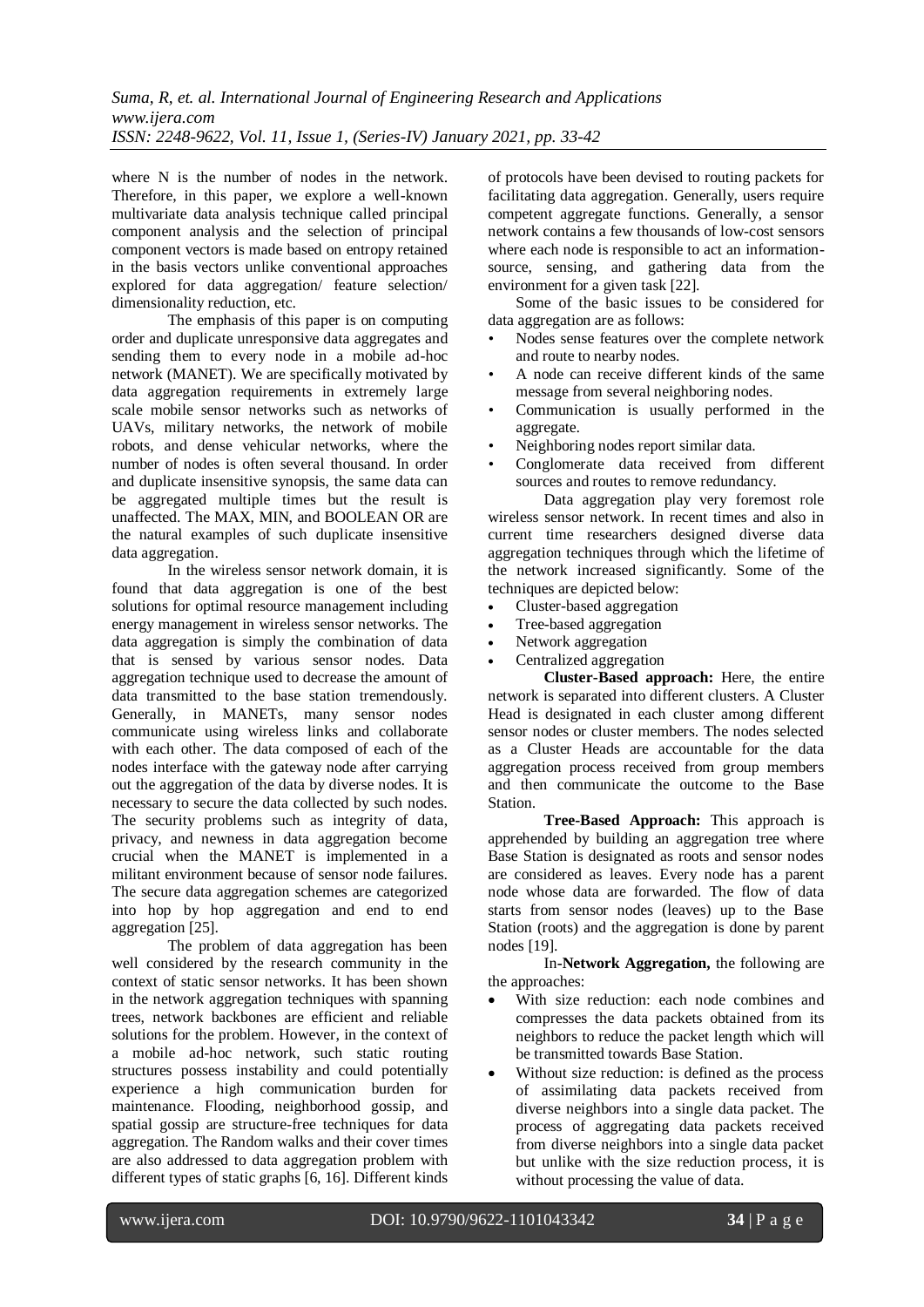**Centralized Approach**: In this strategy, the node sends data to a central node via the shortest possible route. These data are aggregated by the central node (header node) to reduce the redundancy.

The collection of data from a MANET is a challenging problem. Due to limited resources such as energy, computational power, data storage, and bandwidth, it is necessary to develop a suitable technical decision while forwarding all the sensed information directly to a sink that does the corresponding processing. However, one need to consider the statistical characteristics.

We consider a agreed group of sensor nodes, processing nodes, and sink nodes with paths leading from the sources to sinks through relay nodes. Generally, the node is battery-powered. Sources<br>gather environmental parameters and form environmental parameters and form observations, which are forwarded to consumers for auxiliary processing. Two nodes exchange observations if they are within the communication range of each other. Because the communicationrange of a node is limited, nodes that are not in the communication range of some sink have their measurements delivered through relays. A relay can also perform sensing or receive data directly from a source, thus injecting such sensed/received data into the incoming observation from a preceding relay. A relay keeps memory and communication resources for each stream of observations. A source reserve resources only for sensing and forwarding.

We study two distributed multivariate contextual information compression mechanisms, namely incremental PCA (i-PCA) and kernel entropy component analysis (k-ECA), which enhance the functionality of the Principal Component-based Context Compression model. Given the resource constraints in a MANET, i-PCA exploits the vector nature of the exchanged observations. The i-PCA makes use of the statistical interdependencies between the contextual parameters (components) for achieving energy efficiency. It aims to reduce the number of the components earlier to transmission once it discovers dependencies among them (learning phase). The compression in i-PCA is accomplished by the projection (prior to transmission) of the observations to a space of reduced dimensions. The aim of i-PCA and k-ECA is to prolong the lifetime of a MANET by improving energy efficiency through optimized compression. The eigenbasis of this space consists of the determined Principal Components (PC). PCs are obtained by the Principal Component Analysis (PCA) [11] method.

Several models exploit preexisting knowledge on MANET topology to operate in an energy-efficient way. In the case of WSN, the model in [15] is based on de Bruijn and Voronoi diagrams for routing and data aggregation. This model requires

training to construct the routing tables and, therefore, computational effort. Besides, the model in [26] uses data aggregation for removing data redundancy based on the sensed information attributes. The idea behind the model in Ren et al. [26] is that pieces of data produced by the same type of sensors demonstrate significant redundancy; thus, only data samples with the same attribute can be aggregated. This leads to the dynamic routing of pieces of data corresponding to the same attribute toward the sink. However, the entire knowledge of WSN topology is required to achieve attribute-aware data aggregation. In i-PCA and k-PCA, the entire topology and number of nodes of the MANET are completely unknown. In Arroyo-Valles et al. [4], the nodes transmit only the statistically important messages and discard the rest. This imposes extra computation cost to infer which message is statistically important. Moreover, the discussed model will not take into consideration the energy cost per CPU instruction for evaluating the degree of significance for each received message. Furthermore, the model in [3] uses linear extrapolation approaches for forwarding univariate contextual values. In [12], each sensor node performs PCA by projecting its local data along the principal components and applies a clustering algorithm on this projection. Then, the node communicates compressed data to a Data Collection Point (DCP), which, by performing PCA on such data, produces global principal components. The DCP projects its data along the global principal components which are sent back to the sensor nodes to assist in subsequent compression. However, such a method considers a central process to define the groups, which may be overloaded if nodes were required to react to the definition of clusters, thus requiring DCP to communicate with all nodes [12].

The proposed model defines an adaptive scheme for estimating the span of the forwarding period for observations to minimize energy consumption due to data transmission and reception. The i-PCA and kernel-PCA deal with the statistical relations among contextual parameters and estimate the current observation vector in the upstream nodes every time a forwarding decision takes place. The considered models control not only the compression period but also the online learning phase.

# **II. BACKGROUND ON PRINCIPAL COMPONENT ANALYSIS AND KERNEL ENTROPY COMPONENT ANALYSIS**

# **2.1 Principal Component Analysis**

The PCA is the best compression scheme that minimizes the mean squared error between the original images and their reconstructions for any given level of compression [13, 28]. The PCA is a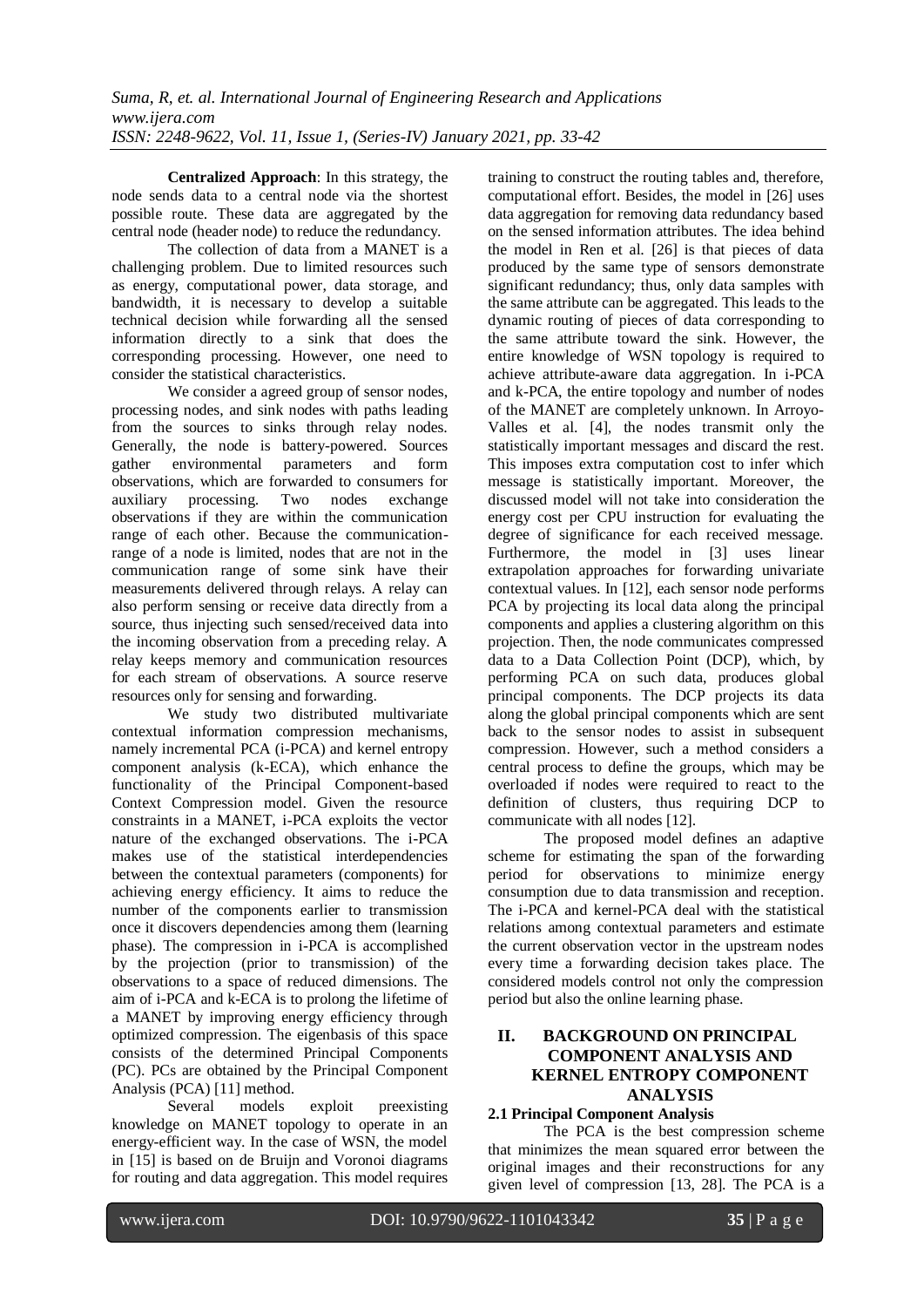technique in statistical data analysis for data approximation and lossy compression.

The eigenspace model is constructed as follows:

Let  $T = 1, 2,...$  be a discretized time domain accounting for the sampling period at which the sensor measurements are collected. Each sensor (source) generates a stream of observations.

Let  $\mathbf{x}[t] = [(x_1(t), x_2(t), ..., x_N(t)] \in \mathbb{R}^N$  be the *N*-dimensional (column) vector of measurements (observation) sensed by a source at time  $t \in T$ . Let  $X_N \times T$  be a matrix with elements  $x_{kt} = x_k[t]$  containing column-wise *T* observations of  $\mathbf{x}[t]$ ,  $1 \le t \le T$ .

Let  $x$  be the average of all N training samples and represented as a column vector. Let **U** be a training matrix of size NxT defined as:

$$
\mathbf{X} = [x_1[t], -\overline{x}, x_2[t], -\overline{x}, \dots, x_N[t], -\overline{x}] \quad ...(1)
$$

The training matrix  $\bf{X}$  given in (1) contains one-dimensional column vectors of the reshaped mean-centered data. Each column vector is then represented as a point in a high dimensional vector space. However, a more number of training examples are required to get reliable and robust estimation about the nature of data distribution, which is often called as *a curse of dimensionality*. Besides, as the dimension of the covariance matrix **Q** defined by  $\mathbf{X} \mathbf{X}^{\text{T}}$  is very large (normally M $>>$ N), computation of the eigenvectors of such a huge matrix is prohibitive and hence we have to initially compute the eigenvectors of  $Q = \mathbf{X}^T \mathbf{X}$  which is of size NxN and subsequently the eigenvectors of **Q** are computed.

> The eigenvectors,  $e_i$ and  $\lambda_i$ be the

corresponding eigenvalues *Q* are determined by solving the well-known eigen-structure decomposition problem:

$$
\overline{\lambda_i} \overline{e_i} = \overline{Q} \overline{e_i} \tag{2}
$$

The eigenvectors, *e<sup>i</sup>* and the corresponding eigenvalues  $\lambda_i$  of Q are now computed as follows [20].

$$
\lambda_i = \overline{\lambda_i} \tag{3}
$$

$$
e_i = \frac{1}{\sqrt{\overline{\lambda}_i}} U e_i \qquad (4)
$$

However, we can have at most N number of eigenvectors using Eq. (4). Though all the T eigenvectors are required for exact data reconstruction, only a small number,  $k \leq N$ , is generally good enough to obtain the primary features of the objects. The *k* eigenvectors, corresponding to the *k* largest eigenvalues, constitute the *eigenspace*. It should also be noticed that the first **N** eigenvectors *Q* are the first N eigenvectors vectors of **X** [20]. Thus

eigenspace analysis can radically lessen the dimension (T) of the data to the eigenspace dimension (*k*) while keeping several of the most effective features that summarize the original data. We have shown in Fig. 1, a 2-D example of the PCA to illustrate dimensionality reduction. The eigenvector  $e_1$  is the principal component associated with the largest eigenvalue  $\lambda_1$  for the dataset **X**, and the projection of  $X_i$ 's on  $e_1$  results in  $Y_i$ 's which minimizes the error between the data points  $X_i$ 's and their projections  $Y_i$ 's.

For instance, we can keep (1) the *Q* largest eigenvalues, (2) all PCs whose eigenvalues exceed an absolute threshold, and (3) the largest PCs such that a specified fraction of "energy" in the eigenvalue spectrum is retained. The portion  $\alpha$  of retained variance with the first *Q* PCs, which characterizes the accuracy of the approximation, is

$$
\alpha = \frac{\sum_{i=1}^{k} \lambda_i}{\sum_{i=1}^{N} \lambda_i} \quad \dots \quad (5)
$$



**Fig. 1. A 2D example of PCA.**

It is common practice in data analysis to retain the first *k* PCs such that  $\alpha = 0.9$ ; that is, to conserve 90% of the variance of the original signal. Having ordered column-wise matrix, approximations the set of vectors  $\{w_i\}$  <sub>15i5k</sub> by decreasing order of their eigenvalues  $\lambda_i$  Eigen matrix are obtained by:

$$
\overline{x[t]} = ee^T x[t] \qquad \qquad \dots (6)
$$

The *compressed* column vector **z**  $[t] = W^{\top} \mathbf{x}[t]$  refers to the vector of coordinates of  $\hat{x}[t]$  in  ${\bf w}_i\}_{1\le i\le k}$ . This dimensionality reduction is lossy; thus, to measure the accuracy of  $\hat{x}[t]$ , the reproduction error *e*[*t*] and the relative reproduction error are:

$$
e[t] = ||\hat{x}[t] - x[t]||
$$
  
\n
$$
\eta[t] = \frac{e[t]}{||x[t]||}, x[t] \neq 0 \qquad ...(7)
$$

# **2.2 Incremental Principal Component Analysis**

PCA is a batch algorithm; that is,  $X_N \times T$  must be provided to the algorithm to produce the principal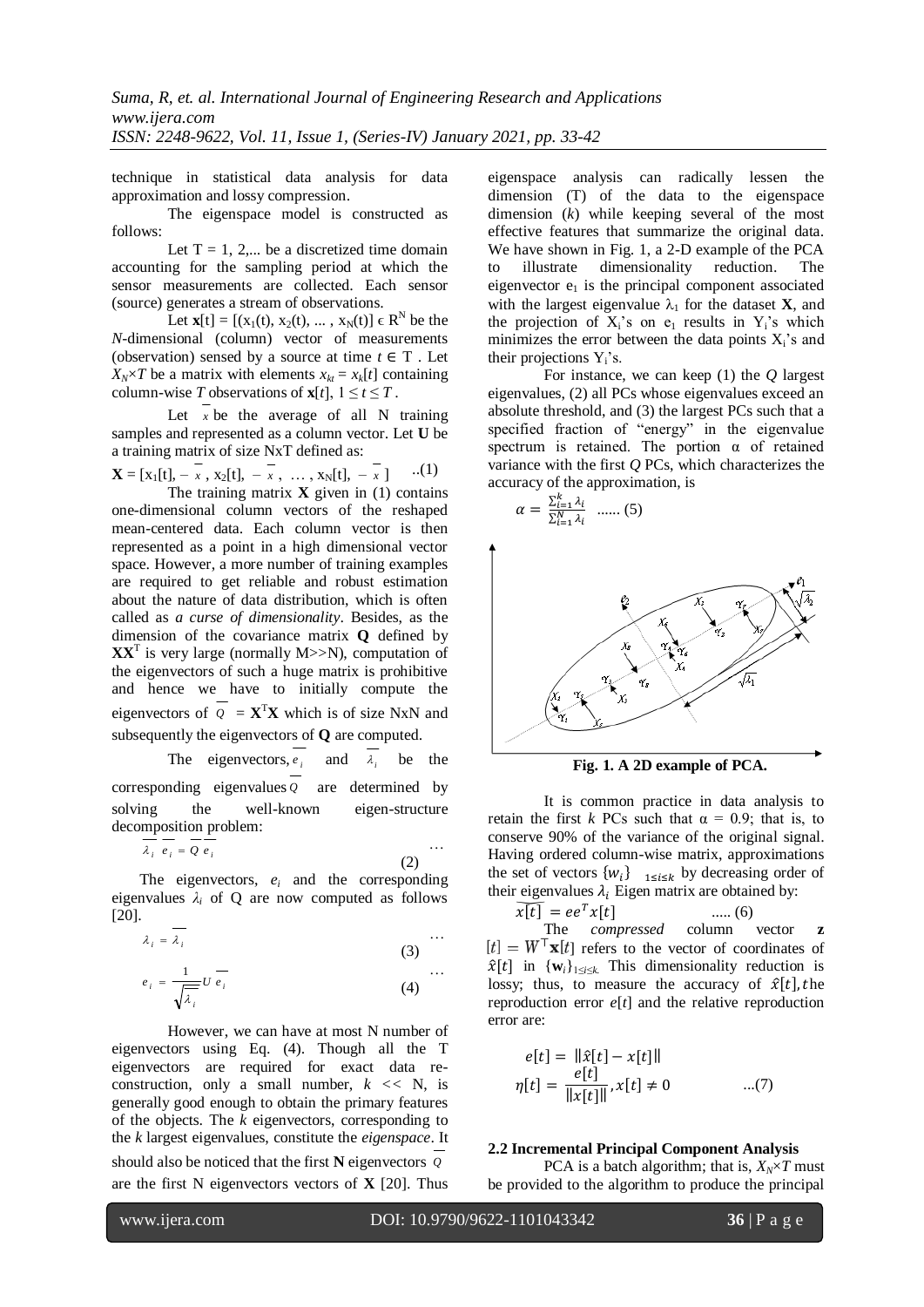components. The incremental PCA (i-PCA) technique incrementally updates the *current* eigenbasis (if necessary) on the reception of a new observation. Many algorithms have been proposed for IPCA [5, 8, 23, 30].

We review here the method described in [8]. Consider a eigen-basis of *k* principal components in an  $N \times T$  matrix e[t] at time  $t = T$  derived from the first *T* observations **x**(1), **x**(2), .., **x**(*T*) with  $\tilde{x}(t) =$  $\mathbf{1}$  $\frac{1}{T} \sum_{k=1}^{T} x(k)$ . Let y[t+1]  $\in \mathbb{R}^{N}$  be the new observation. Let  $Z[t+1] = W<sup>T</sup>(y[t+1] - \tilde{x}(t))$  be its projection.

The reproduction error is  $e[t + 1] = (y[t + 1])$  $-\tilde{x}(t) - Wz[t+1]$ . The vector  $W_z[t+1]$  lies entirely within the subspace defined by the eigenvectors. The i-PCA estimates the new eigenvectors given the new observation  $y[t + 1]$ . Specifically, the i-PCA method in [8] includes an additional eigenvector if necessary. That is because, based on [8], the new eigen-basis might consist of either  $r = Q$  or  $r = Q + 1$ eigenvectors. The (updated) new mean value and (updated) sample covariance matrix are then:

$$
\bar{x}[t+1] = \frac{1}{T+1}(T\bar{x}[t] + y[t+1])
$$
  
\n
$$
C[t+1] = \frac{T}{T+1}c(T) + \frac{T}{(T+1)^2}(y[t + \cdots (8))
$$
  
\n
$$
1 - xt \, yt + 1 - xtT
$$

Consider that  $r = Q + 1$ . If it turns out that the additional eigenvalue is relatively small, it will be discarded (and the corresponding eigenvector at a later stage); thus,  $r = Q$ . The new eigenvectors must be a  $(Q+1) \times (Q+1)$  rotation matrix  $R[t+1]$  of the current eigenvectors plus some new orthogonal unit vector. Based on [8], the unit error vector of  $\mathbf{e}[t+1]$  is an obvious choice for the additional unit vector, such that,

$$
e[t + 1]
$$
  
= 
$$
\begin{cases} \frac{e[t + 1]}{\|e[t + 1]\|} & \text{if } \|e[t + 1]\| \ge 0 \\ 0 & \text{otherwise} \end{cases}
$$
...(9)

Hence, the new  $N \times r$  matrix  $W[t + 1]$  of eigenvectors is:

 $W[t+1] = [W[t]\hat{e}[t+1]]R[t+1].$  .... (10)

with  $r = Q + 1$ . The rotation matrix  $R[t+1]$  is the solution of the following "eigenproblem" of size  $(Q+1) \times (Q+1)$ 

$$
\begin{array}{c}\n\left(\frac{T}{T+1}\begin{bmatrix}\n\Lambda[t] & \mathbf{0} \\
\mathbf{0}^{\top} & \mathbf{0}\n\end{bmatrix} + \frac{T}{(T+1)^2}\begin{bmatrix}\n\mathbf{z}[t+1]\mathbf{z}^{\top}[t+1] & \gamma\mathbf{z}[t+1] \\
\gamma\mathbf{z}^{\top}[t+1] & \gamma^2\n\end{bmatrix}\right)R[t+1] = R[t] \\
\text{w} \quad \gamma = (\hat{\mathbf{e}}[t+1])^{\top}(\mathbf{y}[t+1] - \bar{\mathbf{x}}[t]), \mathbf{0} \\
\text{here}\n\end{array}
$$

is a *Q*-dimensional zero column vector, and [*t*] is the diagonal  $Q \times Q$  matrix of the *Q* first eigenvalues  $\lambda_k$  associated with each PC  $\mathbf{w}_k$  from *W*[*t*].

The solution of this problem yields the new eigenvalues directly in the  $(Q+1) \times (Q+1)$  diagonal matrix  $\Delta'[t+1]$ , and the corresponding new eigenvectors are computed from  $W[t + 1]$  in Equation  $(10)$ .

#### **2.3 The Incremental PCA Model**

In this section, we describe the adoption of the IPCA method [8] for enhancing the basic PCA model. The proposed model hereafter referred to as i-PCA, relaxes the assumptions of the basic PCA model, reduces the induced computational load and storage of the node, and updates the current eigenbasis according to new observations. i-PCA adopts online learning of the current eigenbasis on a new observation at node i. The i-PCA achieves simultaneously possible online learning and compression. At the beginning (i.e.,  $t = 1$ , up to  $t = T$ ), node i undergoes a learning phase as in basic model; that is, it receives, stores, and forwards the T first observations  $x[1],x[2],...,x[T]$  to node j. At  $t =$ T, both nodes produce locally the Q first principal components using PCA (i.e., the (initial)  $N \times Q$ matrix  $W[t]$  and mean $(x)$ ).

Consider a new observation x[t] received by node i at  $t > T$ . Node i decides whether  $x[t]$  results in a change of the current eigen-basis or not. It projects x[t] onto the subspace a tolerance threshold defined by  $\{wk\}1\leq k\leq Q$  thus producing the error  $\theta \in R_+$ , then node e[t]= (xi[transmits the (compressed)] mean(x)) – Wz[t]. If  $\eta[t]$  is less than z[t] to node i. Node j can then reconstruct the observation from its locally stored eigen-basis; that is,  $x^{\hat{}}[t] = Wz[t]$ + mean(x). If  $\eta[t] > \theta$  (i.e., x[t] is not accurately represented by the current eigen-basis), then: node i forwards x[t] and updated x[t] to node j and both nodes update the eigen-basis through Equation (10) and maintain the new r first principal components with  $r = Q$  or  $r = Q + 1$  with respect to  $\alpha$ .

In i-PCA, there is no explicit learning and compression phase other than the initial learning phase. Node i incrementally learn the principal components from incoming observations if necessary and forwards compressed vectors once there is no change in the eigenbasis to θ. Node j reconstructs the observation with error e[t] if  $\eta[t] \leq \theta$ ; otherwise, e[t] is +∞ (i.e., the error e[t] refers to the reconstruction of the observation from its locally stored eigenbasis). However, the selection of eigenbasis is based on the Renyi entropy component analysis which is described in the following section.

#### **2.4 Kernel Entropy Component Analysis**

The kernel PCA is one of the best data transformation approach known in the machine learning domain. Let  $X = [x_1, x_2, \ldots, x_N]$ , where  $x_i \in$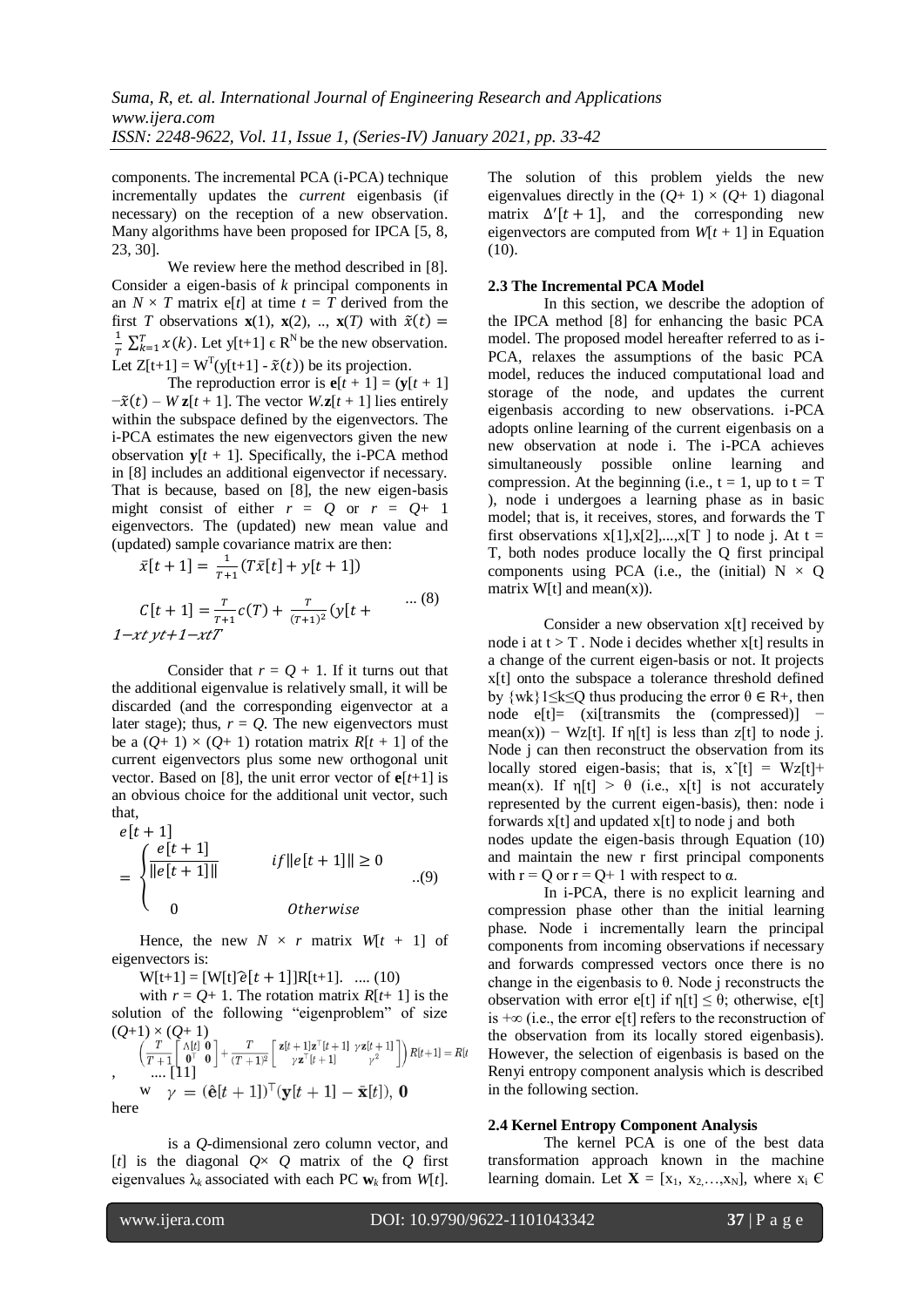$R^d$ , i=1,..., N. The basic idea of kernel PCA is to map the input data **X** onto a feature space F via a nonlinear mapping ɸ and then perform a linear PCA in F.

The non-linear map from input space to feature space is given by  $\phi: \mathbb{R}^d \to F$  such that  $x_t \to$  $\phi(x_1)$ , t=1,..., N. Let  $\phi = [\phi(x_1), \phi(x_2), \dots, \phi(x_N)]$ . To perform PCA in F, we need to find an expression for the projection  $P_{\alpha}$ ,  $\phi$  of  $\phi$  onto a feature space principal axes  $\alpha_i$  or onto a subspace,  $E_i$  spanned by the top *l* eigenvectors, which is achieved implicitly via the kernel function.

The estimated covariance matrix of the mapped data  $\phi(x_i)$  in kernel PCA is defined as:

$$
C = \frac{1}{N} \sum_{i=1}^{N} \Phi(x_i). \Phi(x_i)'
$$
 (1)

And the corresponding eigenvalue problem is:  $λw = Cw$ .

As  $\text{Cw} = \frac{1}{N}$  $\frac{1}{N} \sum_{i=1}^{N} (\Phi(x_i). w). \Phi(x_i)'$ , all solutions w with  $\lambda \neq 0$  lie in the span of  $\phi(x_1)$ ,  $\phi(x_2)$ , ...,  $\phi(x_N)$ . i.e., the coefficients  $\alpha_i$  (i=1,...,N) exist such that

$$
w = \sum_{i=1}^{N} \alpha_i \, \varphi(x_i) \qquad \qquad (1)
$$

Then the following set of equations can be considered:

$$
\lambda(\phi(x_i).w) = (\phi(x_i).Cw)
$$
 for all ... (1  
i=1,...,N

Upon substituting (12) and (13) into (14) and by defining the NxN kernel matrix K by  $K_{ii}$  =  $k(x_i, x_j) = \phi(x_i)$ .  $\phi(x_j)$  produces an eigenvalue problem that can be expressed in terms of the dot products of two mappings.

Solve  $N\lambda \alpha = K\alpha$ 

For nonzero eigenvalues  $\lambda_i$  and eigenvectors  $\alpha_i = (\alpha_1, \dots, \alpha_N)$  subject to normalization condition  $\lambda_i \alpha^i \alpha^i = 1.$ 

In kernel PCA, the top-most eigenvectors corresponding to the first few largest eigenvalues are used to transform the high dimensional feature vector to a lower dimensional feature vector. In the case of kernel ECA, it is the energy content that is being used in order to estimate the eigenvalues and Eigen vectors which are used for data transformation. The following section present the details in detail.

#### **2.4.1 Kernel Entropy Component Analysis for face feature extraction**

The Renyi quadratic entropy is given by

$$
H(p) = -\log \int p^2(x) dx,
$$
 ... (15)

where  $p(x)$  is the probability density function generating the data set, or sample,  $S = x_1, x_2,$ 

 $..., x_N$ . Because of the monotonic characteristic of the logarithmic function, we consider the quantity:

$$
V(p) = \int p^2(x)dx \qquad \qquad \dots (16)
$$

The estimation of  $V(p)$  will be done using the Parzen window density estimator as given below.

$$
\hat{p}(x) = \frac{1}{N} \sum_{x_t \in S} k_{\sigma}(x, x_t) \qquad \qquad \dots (17)
$$

Here,  $k_{\sigma}(x, x_t)$  is the kernel centered at  $x_t$  and width governed by the parameter  $\sigma$ .

Hence,

$$
\widehat{V}(p) = \frac{1}{N} \sum_{x_t \in S} \widehat{p}(x_t)
$$
  
=  $\frac{1}{N} \sum_{x_t \in S} \frac{1}{N} \sum_{x_t \in S} k_{\sigma}(x_t, x_{t'})$  ...(18)  
=  $\frac{1}{N^2} \mathbf{1}^T \mathbf{K} \mathbf{1}$ 

Here, the element  $(t, t)$  of the N x N kernel matrix K is  $k_{\sigma}(x_t, x_{t'})$  and **1** is an (N x 1) vector containing all ones.

Hence, the Renyi entropy is represented in terms of the eigenvalues and eigenvectors of the kernel matrix, which is decomposed as  $K = EDE<sup>T</sup>$ . Here, **D** is the diagonal matrix having the eigenvalues  $\lambda_1, \lambda_2, \ldots, \lambda_N$  and **E** is a matrix with the respective eigenvectors  $\alpha_1, \alpha_2, \ldots, \alpha_N$  as columns.

Rewriting the above, we have:

$$
\widehat{V}(p) = \frac{1}{N^2} \sum_{i=1}^{N} (\sqrt{\lambda_i} \alpha_i^T \mathbf{1})^2 \qquad \qquad \dots (19)
$$

We can notice here that the eigenvalues and the associated eigenvectors contribute more to the estimation of entropy, which is the fundamental difference between Kernel ECA and kernel PCA. That is Eq. (19) discloses that the Renyi entropy estimator is composed of projections onto all the kernel PCA axes, however, only a principal axis  $\alpha_i$ for which  $\lambda_i \neq 0$  and  $\alpha_i^T \mathbf{1} \neq 0$  subsidises to the entropy estimate. Hence, kernel ECA is defined as an *l*dimensional data transformation method got by projecting  $\Phi$  onto a subspace  $E_1$  spanned by *l* kernel PCA axes contributing maximum to the Renyi entropy estimate of the information. Therefore  $E_1$  is composed of a subclass of kernel PCA axes but not essentially those conforming to the top *l* eigenvalues. Hence in kernel ECA, for principal components, the projections of x are computed onto the eigenvectors in F which contributes more to Eq. (19).

#### **2.5 Time and Storage Complexity**

We first report on the time and storage complexity of PCA and i-PCA. The optimal linear scheme of PCA for reducing a set of T observations of dimension N to dimension Q involves computing the sample covariance matrix with  $O(TN^2)$  time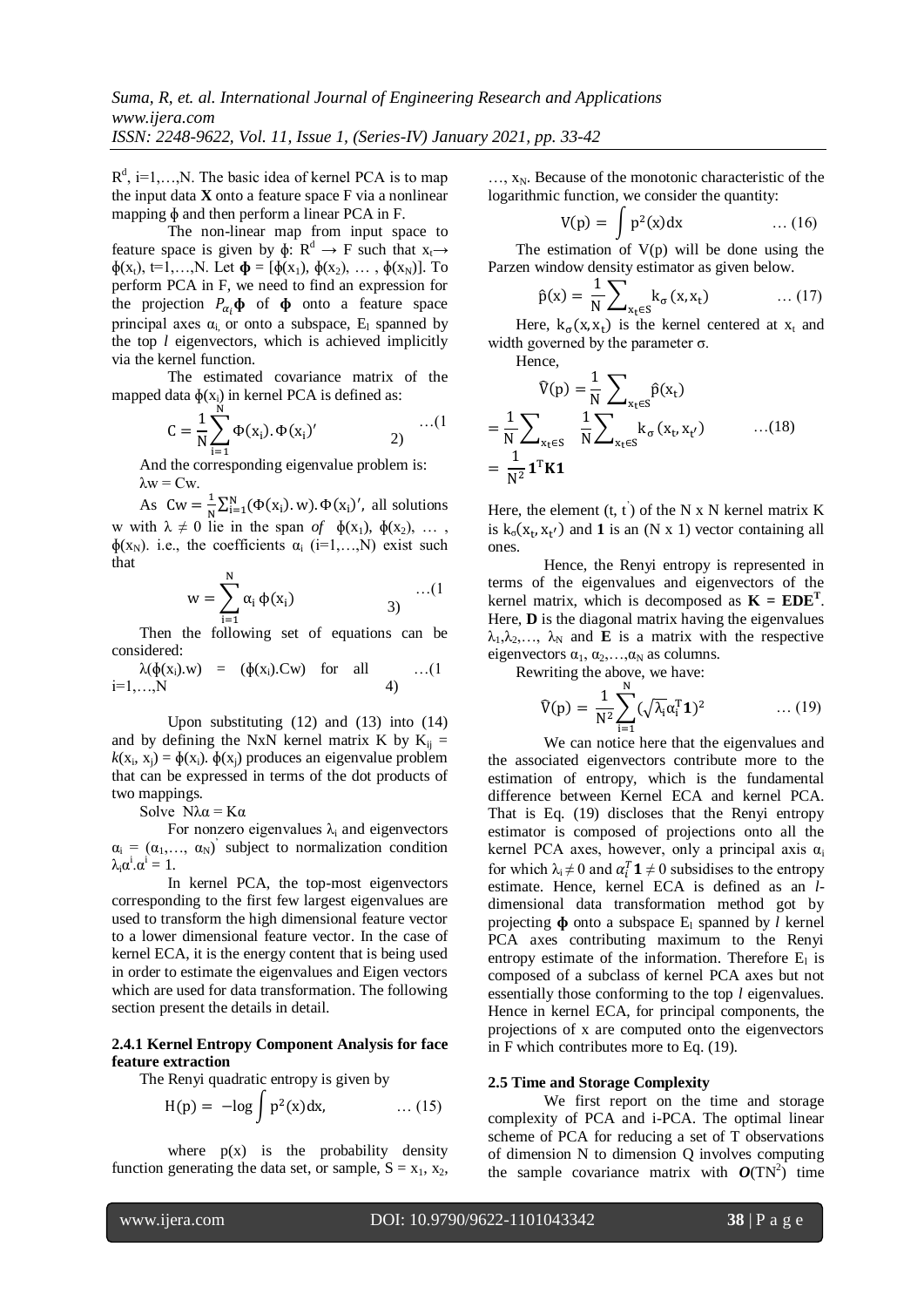complexity. The i-PCA is executed online using only one N-dimensional observation at a time with storage requirements  $O(Q^2)$ . Also, i-PCA is quite attractive in our case because its complexity is  $O(Q^3)$ ; this corresponds to the solution of the eigen problem for a Q×Q matrix.

The basic model needs **O**(TN) storage and  $O(TN^2)$  time for the learning phase. It also requires **O**(Q) time for a compression period of length. The i-PCA model requires *O*(TN) storage and *O*(TN2) time for the initial learning period of length T. After this period, i-PCA needs only  $O(Q^2)$  storage, and its time complexity depends on the probability  $p = P(\eta[t])$ θ). Hence, it needs  $O(pQ<sup>3</sup>)$  time for a horizon of length after the initial period.

Finally, it should be stressed that the operation of the proposed schemes typically relies on a static topology with established routing paths. If a certain node fails, then a learning phase has to be initiated on the alternative path (determined through the underlying routing protocol) to render upstream nodes capable of handling the compressed stream. A similar remedy (i.e., rerouting) is assumed for the scenario of energy-failing nodes.

# **III. PERFORMANCE AND COMPARATIVE ANALYSIS**

In this section, we study the performance of i-PCA integrated with k-ECA and also compared with the basic PCA model in terms of load gain and energy efficiency achieved due to the Renyi entropy component analysis. Moreover, we compare our models with the non-PCA-based model called as Threshold-sensitive Energy Efficient sensor Network (TEEN) model presented in [18] for completeness reasons, although the TEEN is proposed for wireless sensor networks. The TEEN is intended to be responsive to sudden changes of a measurable quantity. TEEN is based on a hierarchical structure of nodes: cluster nodes and simple sensor nodes. The nodes communicate the contextual data only to their immediate cluster-head, thus saving energy. A cluster-head node i agrees on forwarding a contextual value xk[t] to the upstream cluster-head node j based on two predefined tolerance thresholds: (1) the hard threshold k, which is an absolute value of the k-th contextual parameter, and (2) the soft threshold  $\theta$ k, which is a small relative change in the sensed xk[t] value. Node i forwards xk[t] to node j at t when xk[t]  $> k$  and the change in xk[t] is equal or greater than  $\theta_k$ , where k is used for reducing the number of transmissions of contextual components by allowing node i to transmit only when the sensed contextual value xk[t] is in the range of interest. Besides,  $\theta_k$ reduces the number of transmissions by further eliminating all transmissions that might have occurred when there is a minor change in xk[t], with  $xk[t] > k$ . TEEN, however, handles univariate contextual information. To objectively compare the performance of our models with TEEN, we apply TEEN for N-dimensional observations x. For comparison reasons, the soft threshold equals the tolerance threshold  $\theta = \theta_k$ , k=1,...,N in the experiments. Besides, k is defined as the average value of the lowest and the highest possible values of the k-th parameter, similarly to the performance evaluation of TEEN presented in [18].

As a reference model in terms of energy consumption, we refer to a model in which node i unconditionally forwards all received observations to node j without any additional processing. The reference model incurs no data inaccuracies (zero error).

# **3.1 Performance Metrics and Parameters**

The total cost  $c_t$  (in Joules) at time t is the cost incurred by node i transmitting x[t] or z[t] and by node j receiving  $x[t]$  or decompressing  $z[t]$ . Cost  $c_t$  is recursively calculated as follows:

 $c_t = c_{t-1} + c_t^R + c_t^T + c_t^I + c_t^0$  ... (20)

where  $c_t^R$  and  $c_t^T$  are receive and transmit costs for  $x[t]$  or  $z[t]$ , respectively. The  $c_t^{\dagger}$  is the energy cost for the CPU instructions for the adopted algorithms. The  $c_t^0$  is the cost for node i transiting from idle to standby operational modes. We denote as the total cost for the REF model in which  $c_t = 0$ , since no processing is applied to observations. We define as load gain ratio a  $\in [0,\infty)$  up to time T the communication load gain obtained from a model to reference model; that is,

$$
\alpha = \frac{c_T}{c'_T} \quad .... (21)
$$

A value of a < 1 indicates a reduction of communication costs concerning REF. The lower the value is, the lower energy consumption is attained by a certain model. Moreover, we assess the benefit of a model by taking into account the mean relative reproduction error  $\bar{\eta}$  up to time T; that is,

$$
\bar{\eta} = \frac{1}{T} \sum_{t=1}^{T} \eta(t) \dots (22)
$$

Also, let  $m_t$  refer to the number of transmitted values at t by node i (i.e.,  $m_t = Q$ ) if compression is in effect at instance t; otherwise  $m_t =$ N. For a basic reference model, we obtain  $m_t = N$ ,  $\forall t$ . We define as mean data compression ratio  $\delta$  up to T the quantity:

$$
\delta = \frac{1}{T} \sum_{t=1}^{T} \frac{N}{m_t} \dots (23)
$$

A high δ value indicates the efficiency of a model in transmitting low-dimensional information.

# **3.2 Datasets**

We have considered the data proposed as detailed below. The Trace  $T_0$  contains readings from real sensors distributed in a certain region for monitoring in-field temperature, relative humidity,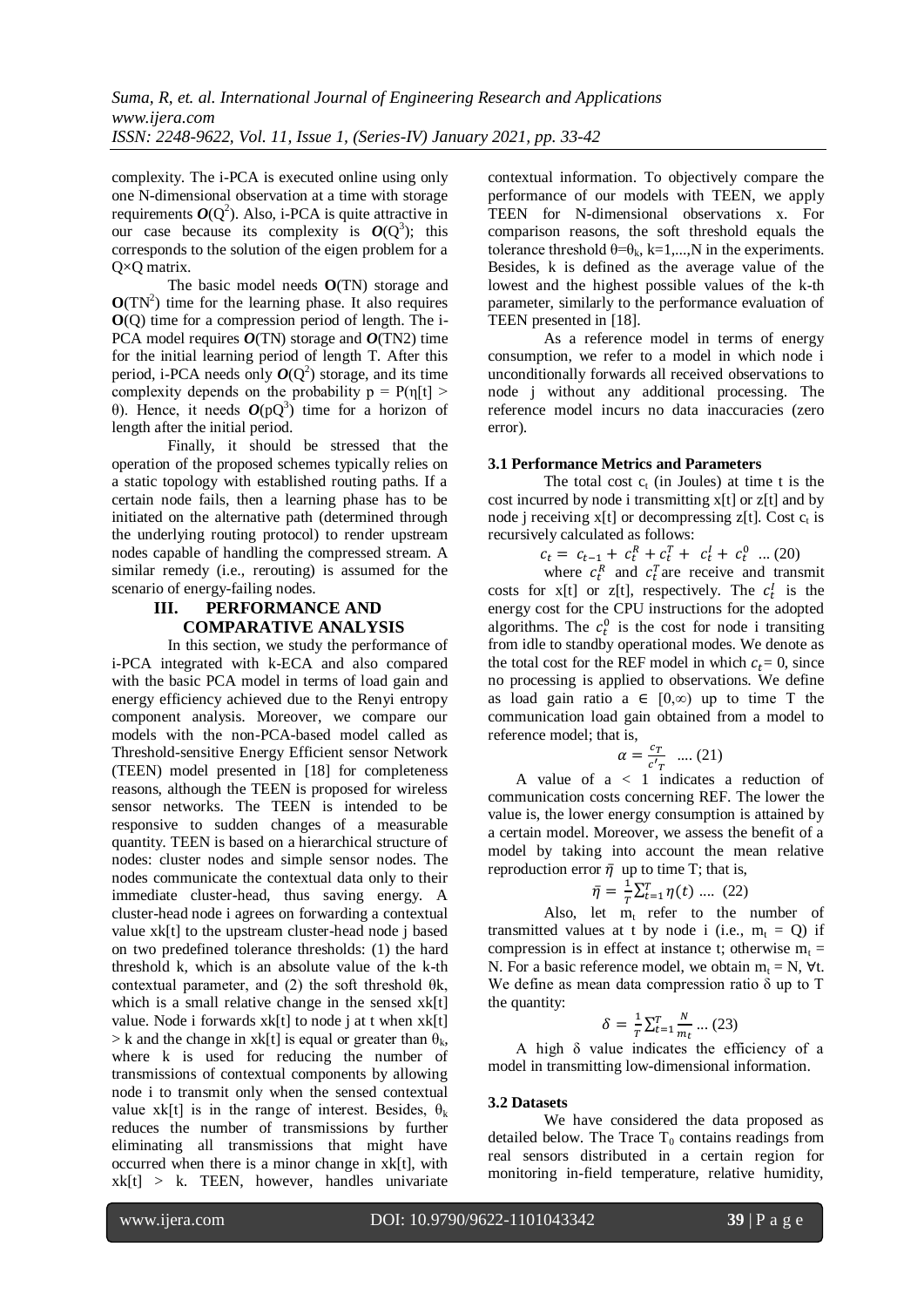and wind direction/speed. Trace  $T_0$  has been collected from an experimental sensor deployment of the Sensor and Computing Infrastructure for Environmental Risks (SCIER) project. The observations that are processed in the nodes are of N  $= 7$  dimensions. The Trace T<sub>1</sub> refers to real sensor readings taken from a commercial vessel to monitor the ship's health condition. Trace  $T_1$  was collected from production installations of the Mari-Brain system used for online remote monitoring of ships based on sensor network installed onboard. The observations that are processed in the nodes are of N  $= 29$  dimensions.

| Data set $T_0$             | <b>Value</b>        |
|----------------------------|---------------------|
| Dimension of observation   | $N = 7$             |
| Number of observations     | 4800                |
| Number of hours of sensing | 400                 |
| Sampling period            | 5 minutes           |
| Predictability             | high (avg. Hurst    |
|                            | exponent 0.87)      |
| Stationarity               | medium              |
| Sensor types               | humidity,<br>wind   |
|                            | speed,              |
|                            | temperature         |
| Data set $T_1$             | <b>Value</b>        |
| Dimension of observation   | $N = 29$            |
| Number of observations     | 25920               |
| Number of hours of sensing | 2160                |
| Sampling period            | 5 minutes           |
| Predictability             | low (avg. Hurst     |
|                            | exponent 0.52)      |
| Stationarity               | low                 |
| Sensor types               | shaft<br>propeller  |
|                            | torque,<br>tank     |
|                            | leak/fuel gauges,   |
|                            | fuel flow<br>speed, |
|                            | inclinometers,      |
|                            | ground<br>speed,    |
|                            | depth,<br>water     |
|                            | speed,<br>vessel    |
|                            | head, wind angle,   |
|                            | wind speed          |

# **3.3Energy Model**

We adopted the energy consumption model from the Mica2 sensor board [He et al. 2004]. This energy model assumes energy of two AA batteries that approximately supply 2,200mAh with an effective average voltage of 3V. It has 20mA if running a sensing application continuously, which leads to a lifetime of 100 hours. The energy costs for lone CPU instructions (energy per instruction) and transmitting/receiving contextual values (energy per bit) are given in Table-2.

| ິ                        |                   |
|--------------------------|-------------------|
| Node operation mode      | Energy cost       |
| Instruction execution    | 4nJ/instruction   |
| $I$ dle – Stand by       | $9.6 - 0.33$ mJ/s |
| Transmitting – Receiving | 720–110nJ/bit     |

*Characteristics of i-PCA:* We study certain characteristics of the proposed model, giving some insight into its behavior. Figure 1 shows the Probability Density Function (PDF) of the compression duration ∆t∗ for different θ values and T = 50 for trace T0. The i-PCA shortens the compression period once tolerance is relatively low and vice versa.



**Fig. 2. The probability density function of duration t**∗ **of i-PCA for different θ values and T = 50 for Trace T0.**

*Load Gain:* Figures 3 and 4 present the a value against T for i-PCA (coupled with Renyi entropy component analysis) and the basic PCA model, taking the average for all  $\theta$  values for traces  $T_0$  and  $T_1$ , respectively. The value for i-PCA and the basic model is obtained for all and  $\theta$  values, respectively. The i-PCA is very energy efficient for all T for both traces because it exploits the initial horizon only for constructing the (initial) eigenbasis and then updates the eigenbasis to IPCA. The *a* value for basic PCA increases with T as expected because, during the learning phase, basic PCA transmits/receives uncompressed observations. The proposed model is very energy efficient because, after the initial learning period, it transmits only compressed observations and even with high θ, it possesses energy efficiency, which indicates its applicability for MANET applications with low and high data accuracy requirements.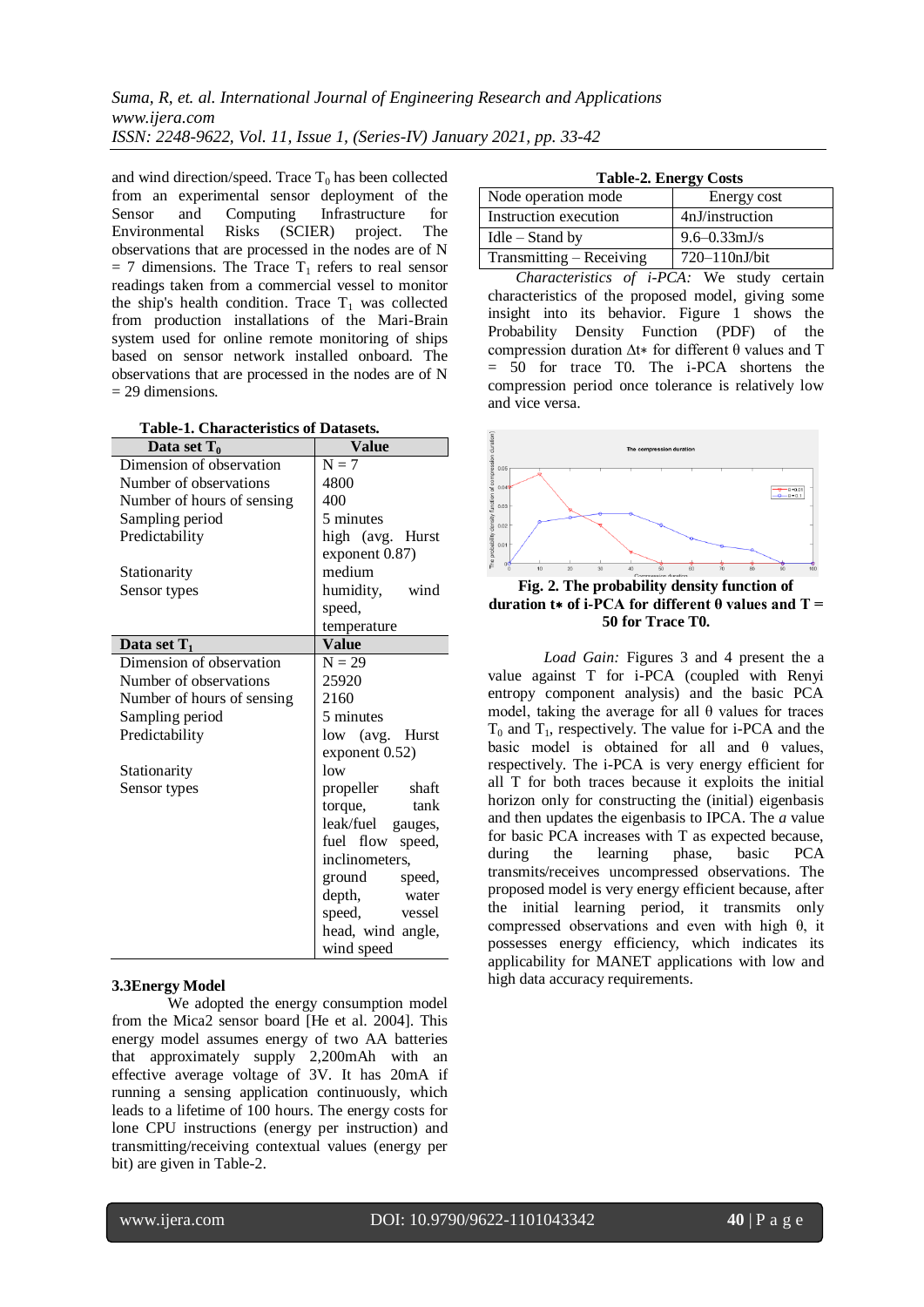

We have made a comparative analysis with TEEN which assumes the highest load gain values for both traces compared to the proposed model since it does not exploit statistical dependencies among contextual values as the proposed models do and are agnostic of the error at the receiver end. The TEEN has the load gain 7.60, 16.6, 25.00 38.03 43..34 48.98, and 6.00 7.95 8.34 9.46 11.23 13.32 respectively for T0 and T1 traces.



# **IV. CONCLUSION**

In this work, we have proposed an incremental principal component analysis based model coupled with kernel entropy component analysis for energy minimization suitable to mobile ad-hoc networks. The data aggregation issue has been addressed here and successfully comes out with a new model that consumes less energy due to the dimensionality reduction of the data i.e., in terms of the number of bits being transferred through sensor nodes where they are constrained by battery life. The redundant information in a large amount of data is identified by exploring a well-known multivariate data analysis technique called principal component

analysis and a variant of principal component analysis called incremental principal component analysis is explored suitable to the mobile ad-hoc network environment. Besides, we have also integrated the incremental principal component analysis with Renyi entropy component analysis which is useful in estimating the best eigenbasis, thereby accurate reconstruction of the data is possible at the receiving end (destination node). The proposed approach results in a low energy consumption model with controlled data accuracy (based on tolerance  $\theta$ ). Experimental results indicating the load gain which in-turn helps in saving the energy consumption are presented by considering the dataset used by many researchers. The comparative analysis with the recently proposed approaches reveals the performance of the proposed method.

#### **REFERENCES**

- [1] Akyildiz, I., W. Su, Y. Sankarasubramaniam, and E. Cayirci. Wireless sensor networks: a survey. Computer Networks, 38(4):393–422, 2002.
- [2] Anagnostopoulos, C and S. Hadjiefthymiades, 2014: Advanced Principal Component-Based Compression Schemes for Wireless Sensor Networks, ACM Transactions on Sensor Networks, Vol. 11(7), pp. 7.1-7.34.
- [3] Anagnostopoulos, C., T. Anagnostopoulos, and S. Hadjiefthymiades. 2010. An adaptive data forwarding scheme for energy efficiency in wireless sensor networks. In Proceedings of IEEE Conference on intelligent Systems. 396– 401.
- [4] Arroyo-Valles, R., A. Marques, and J. Cid-Sueiro. 2009. Optimal selective transmission under energy constraints in sensor networks. IEEE Transactions on Mobile Computing 8, 11, 1524–1538.
- [5] Artac, M., M. Jogan, and A. Leonardis. 2002. Incremental PCA for on-line visual learning and recognition. In Proceedings of the 16th International Conference on Pattern Recognition. 781–784.
- [6] Ercal G, Avin C. On the cover time of random geometric graphs. Autom Lang Program. 2005;3580(1):677–89.
- [7] Gnawali O, Fonseca R, Jamieson K, Moss D, Levis P. Collection tree protocol. In: Proceedings of the 7th ACM Conference on Embedded Networked Sensor Systems, SenSys '09. New York: ACM; 2009. p. 1–14.
- [8] Hall, P., D. Marshall, and R.Martin. 1998. Incremental eigenalysis for classification. In Proceedings of British Machine Vision Conference. 286–295.